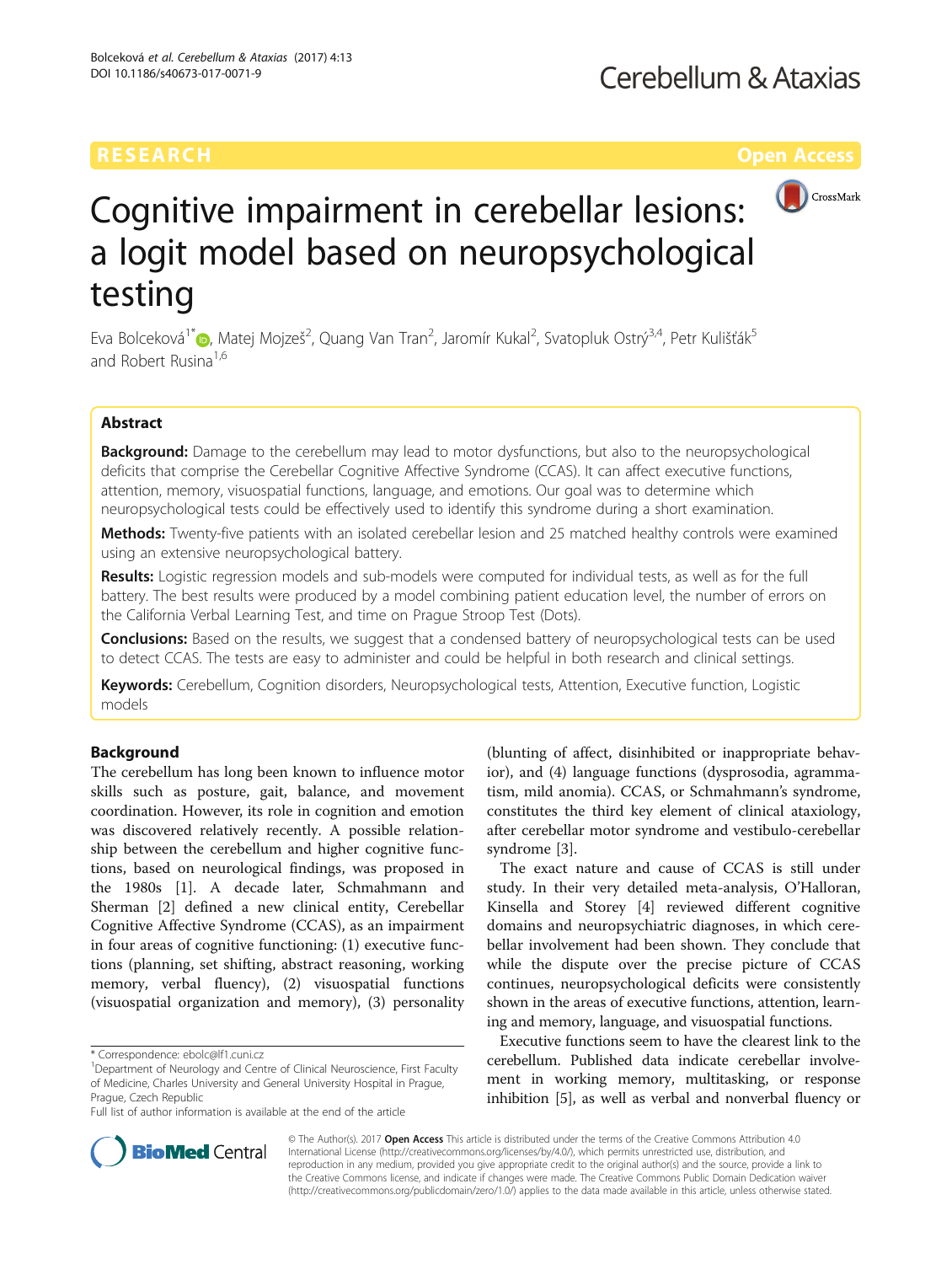concept formation [\[6](#page-9-0)]. The reported attention impairments include reaction times, divided attention and working memory, and both parts of the Trail Making Test [[6](#page-9-0)]; and significant impairments in learning and memory, specifically in the delayed recall and visual memory, were also found [\[6\]](#page-9-0). Language functions influenced by the cerebellum include verbal fluency, lexical retrieval, syntax, and in some cases also reading and writing [[7\]](#page-9-0). Visuospatial deficits associated with cerebellar lesions include impaired performance on line orientation tasks, mental rotations, spatial sequence processing [[8\]](#page-9-0), or Block Design [\[6\]](#page-9-0).

The affective part of the CCAS was reviewed in detail by Schutter and Van Honk [\[9\]](#page-9-0). The authors describe the function of the cerebellum with regard to negative emotions, such as fear, anxiety and sad mood, but also its association with positive emotional states. Changes in the cerebellum were found in some neuropsychiatric diagnoses, including depression, schizophrenia, and ADHD. Typical symptoms are behavioral disinhibition, emotional instability, aggressive outbursts, or pathological laughing and crying (see [\[4](#page-9-0)]). In this aspect, specifically the cerebellar vermis plays an important role [\[10](#page-9-0)].

Despite some differences regarding specific areas, most authors in the field now agree that the cerebellum plays an important role in cognitive and emotional processing. This was further confirmed in a large study by Tedesco et al. [[11\]](#page-9-0), which described the cerebellar cognitive profile based on data obtained from 156 patients. Impairment of executive functions, as a prominent feature of the CCAS, can be explained by interconnections between the cerebellum and the prefrontal cortex, as demonstrated by cerebello-cerebral diaschisis [[12](#page-9-0)].

Cerebellar dysfunction can influence a patient's everyday life in many ways. Evidence of this was presented in a study using both neuropsychological tests and real-life tasks from the Multiple Errands Test [[13](#page-9-0)]. The authors found that cerebellar lesions lead to impairments in everyday executive function abilities involving planning and multitasking.

Although motor deficits following cerebellar damage are often more apparent, the non-motor impairment, often underdiagnosed and underestimated, can be even more troubling. Moreover, caregivers often carry more burden than patients, since patients may not be aware of the changes.

In research studies, CCAS is often examined using an extensive neuropsychological battery, which is quite demanding on both patient and examiner. If CCAS patients could be identified more effectively, it would benefit both research and clinical practice. It would allow quicker education of patients, and their families, regarding possible difficulties as well as quicker entry into cognitive rehabilitation or neuropsychotherapy. Therefore, the focus of this study was to identify CCAS sensitive tests and incorporate them into a short battery that could be used in a clinical setting to quickly identify CCAS patients.

## Methods

The test group consisted of 25 patients with an isolated and clearly bordered lesion of the cerebellar hemisphere and/or the vermis (18 males and 7 females, age 53.8  $\pm$  18.6 years, education 14.4  $\pm$  3.5 years). All patients were right-handed. Twelve patients had left-sided damage, 11 had right-sided damage and two patients had bilateral damage. In 15 cases the etiology was ischemic stroke; the other 10 cases involved an isolated tumor (see Table [1](#page-2-0)). All patients were examined within 6 months following stroke or surgery. Patients with tumors underwent surgery between one and 3 weeks after the tumor was detected, and none of them received oncologic treatment at the time of assessment. We excluded patients with focal lesions of other parts of the brain, patients with ischemic white matter lesions, preexistent cognitive impairment and dementia, seizures, drug or alcohol abuse, and depression and other psychiatric illnesses.

The control group was composed of 25 healthy agematched subjects with no neuropsychiatric history (18 males and 7 females, age  $54.5 \pm 18.2$  years, education  $14.8 \pm 3.1$  years). All control subjects were right-handed.

Members of the patient group underwent a complex neurological examination and an MRI/CT, and the lesions are illustrated in Fig. [1](#page-2-0). This confirmed damage to the cerebellum and also confirmed that all other areas of the brain were spared. Lesion volumes were calculated by measuring three spatial dimensions and using the formula A\*B\*C/2, which is an approximation of the calculation of the volume of an ellipsoid, where A, B, C represent orthogonal axis lengths of the ellipsoid (axes perpendicular to each other). The exact lesion volume would be  $A^*B^*C^*\pi/6$ . We approximated  $\pi/6$  (= 0.52) with 0.5, which is a reasonable estimate.

All participants (test and control) were examined with a purpose-designed, complex neuropsychological battery covering a wide range of cognitive functions: attention (selective, divided, and sustained), psychomotor speed, memory (verbal, visuospatial), visuospatial functions, language, and executive functions (planning, set-shifting, verbal, and spatial fluency).

Our battery was composed of the following tests: Trail Making Test (TMT) [\[14](#page-9-0)], California Verbal Learning Test, 9-word version (CVLT-9) [[15\]](#page-9-0), Rey-Osterrieth Complex Figure (ROCF) [\[16\]](#page-9-0), Verbal Fluency Test (VFT) [\[17](#page-9-0)] with Czech letters in the lexical part according to [\[18](#page-9-0)], Frontal Assessment Battery (FAB) [\[19\]](#page-9-0), Five-Point Test (FPT) [\[20](#page-9-0)], and the Prague Stroop Test (PST) [[21\]](#page-9-0). We also included a measure of emotional state, the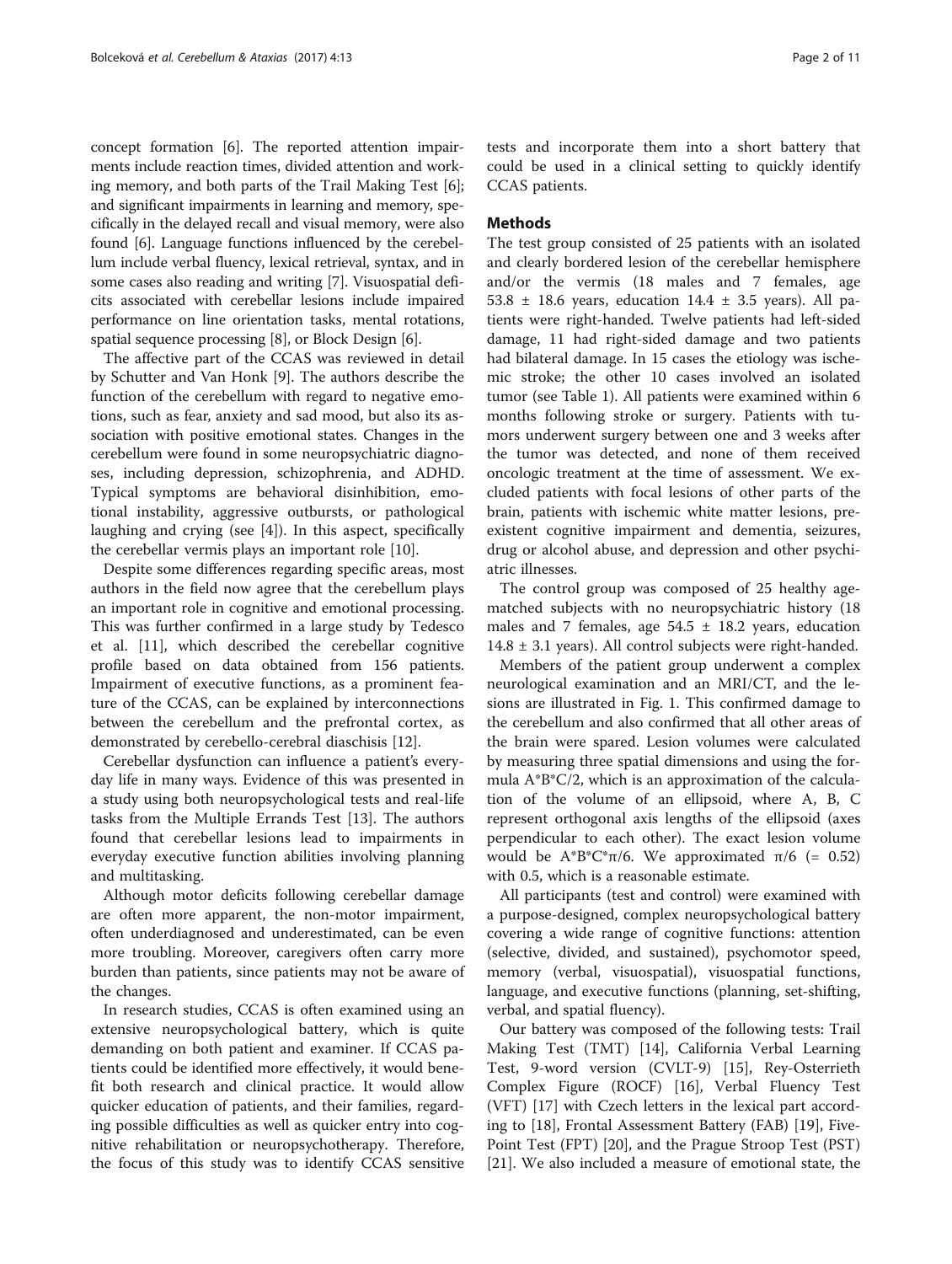|                | Patients |     |           |                           |               | Control         |        |     |           |
|----------------|----------|-----|-----------|---------------------------|---------------|-----------------|--------|-----|-----------|
| N              | Gender   | Age | Education | Lesion site               | Lesion volume | Lesion etiology | Gender | Age | Education |
| 1              | M        | 57  | 13        | Left hemisphere           | 17.79         | Tumor           | M      | 67  | 13        |
| 2              | F        | 51  | 18        | Left hemisphere           | 31.92         | Tumor           | F      | 55  | 14        |
| 3              | M        | 79  | 13        | Left hemisphere           | 16.24         | Stroke          | F      | 79  | 12        |
| $\overline{4}$ | M        | 57  | 18        | Both hemispheres + vermis | 87.51         | Stroke          | F      | 67  | 14        |
| 5              | M        | 22  | 12        | Left hemisphere + vermis  | 67.50         | Tumor           | F      | 50  | 18        |
| 6              | F        | 68  | 10        | Right hemisphere          | 26.52         | Tumor           | M      | 50  | 19        |
| 7              | M        | 70  | 13        | Right hemisphere          | 45.45         | Stroke          | F      | 75  | 14        |
| 8              | M        | 47  | 23        | Left hemisphere           | 15.33         | Tumor           | M      | 59  | 18        |
| 9              | M        | 47  | 12        | Left hemisphere           | 7.80          | Stroke          | M      | 53  | 18        |
| 10             | F        | 50  | 13        | Left hemisphere           | 18.14         | Tumor           | M      | 75  | 23        |
| 11             | M        | 66  | 11        | Right hemisphere          | 7.49          | Stroke          | M      | 57  | 18        |
| 12             | M        | 26  | 18        | Both hemispheres          | 1.89          | Tumor           | M      | 48  | 19        |
| 13             | M        | 27  | 12        | Right vermis              | 2.40          | Stroke          | M      | 29  | 15        |
| 14             | F        | 79  | 12        | Left hemisphere           | 10.88         | Stroke          | M      | 33  | 15        |
| 15             | M        | 57  | 18        | Right hemisphere          | 8.75          | Stroke          | M      | 60  | 17        |
| 16             | F        | 29  | 15        | Left hemisphere           | 9.92          | Tumor           | M      | 66  | 12        |
| 17             | M        | 63  | 12        | Left hemisphere           | 4.52          | Stroke          | M      | 70  | 13        |
| 18             | M        | 50  | 18        | Right hemisphere          | 2.28          | Stroke          | M      | 77  | 13        |
| 19             | F        | 90  | 11        | Left hemisphere           | 28.16         | Stroke          | F      | 88  | 12        |
| 20             | F        | 62  | 13        | Right hemisphere          | 0.56          | Stroke          | M      | 22  | 12        |
| 21             | M        | 73  | 20        | Right hemisphere          | 27.23         | Tumor           | F      | 29  | 13        |
| 22             | M        | 68  | 12        | Right hemisphere          | 49.39         | Stroke          | M      | 43  | 11        |
| 23             | M        | 43  | 11        | Right hemisphere          | 15.65         | Stroke          | M      | 47  | 12        |
| 24             | M        | 32  | 13        | Left hemisphere           | 3.89          | Tumor           | M      | 32  | 13        |
| 25             | M        | 32  | 19        | Right hemisphere          | 23.76         | Stroke          | M      | 32  | 13        |

<span id="page-2-0"></span>Table 1 Characteristics of subjects (demographic data, site of cerebellar lesion, volume of the lesion in cm<sup>3</sup>, and etiology). M – male, F – female, age and education are given in years

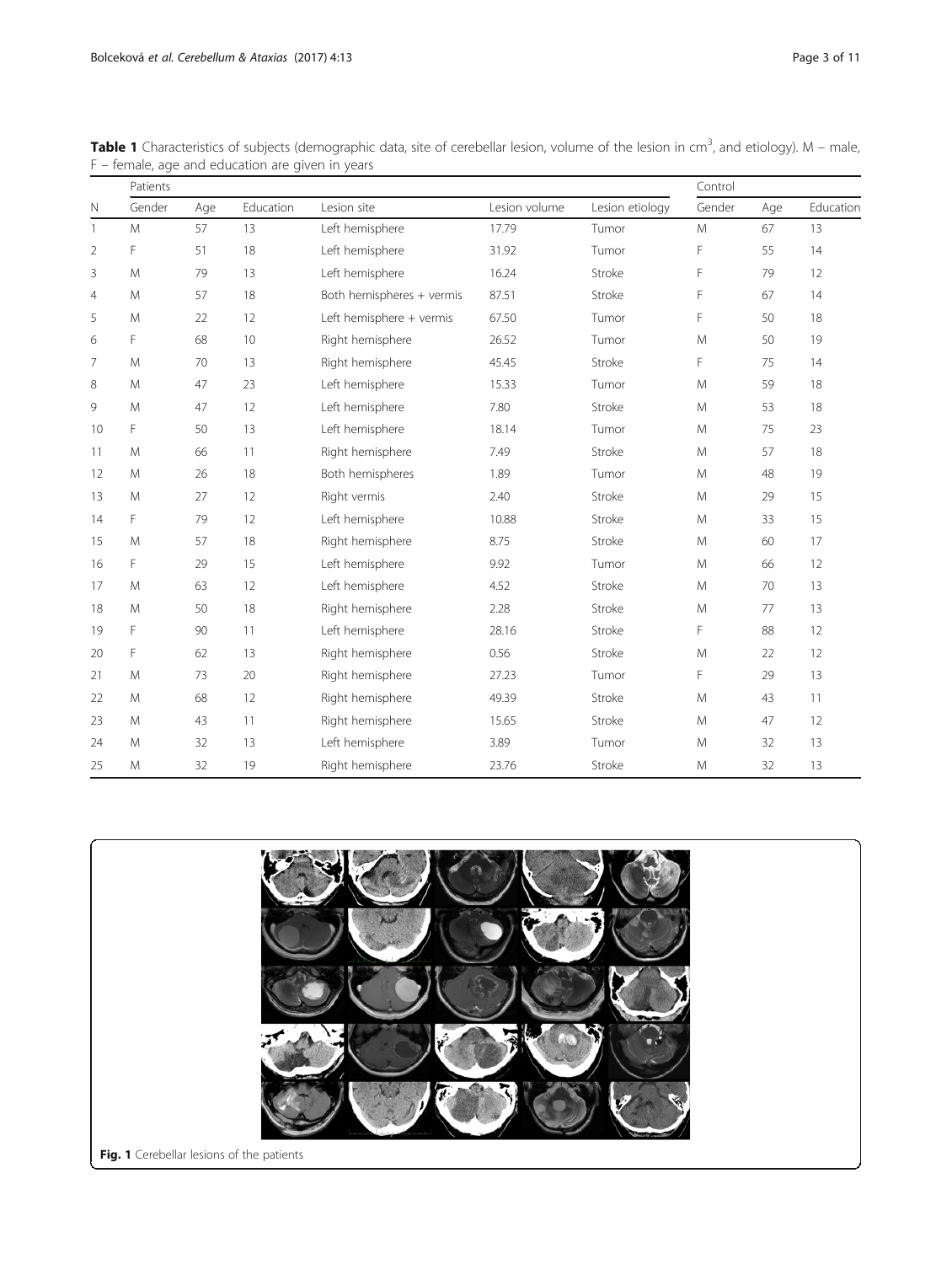Brunel Mood Scale (BRUMS) [[22\]](#page-9-0), and a scale of motor dysfunction, the International Cooperative Ataxia Rating Scale (ICARS) [\[23\]](#page-9-0). An overview of the methods and domains is presented in Table 2.

The cognitive tests were chosen on the basis of our previous work, where we found significant differences between patients and healthy controls using these methods [[24\]](#page-9-0). Verbal tests were completed using Czech language versions of the assessment.

The study was approved by the local ethics committee and all participants signed an informed consent.

# **Statistics**

Logistic regression models (logits) and their sub-models were first applied sequentially to individual psychological tests. All estimates and tests of hypotheses were performed on our group of 25 patients and 25 controls at a significance level of  $p = 0.05$ . Applying the maximum likelihood method to the full model, regression coefficients, their standard deviations, and p-values of the zero-hypothesis t-test were obtained together with the  $p$ -value of the likelihood ratio (LR) test of model significance. A constant logit model, with zero coefficients, was used as a reference for LR testing. Area under curve (AUC) of the best submodel was calculated. The significant explanatory variables were also described by odds ratio (OR) and its 95% CI.

All the statistical calculations were performed using the MATLAB Statistical Toolbox. The algorithm of the best sub-model selection was inspired by the work of Vahdani et al. [\[25](#page-9-0)], Zheng et al. [\[26\]](#page-9-0) and Martinez et al. [[27\]](#page-9-0). The selection principle and its relationship to hypothesis testing and binary optimization are described by Mojzes et al. [[28\]](#page-9-0).

# Results and discussion

Patient and control groups did not differ in age (W = 321.5,  $p = .9$ ), education (W = 361,  $p = .3$ ) or

gender ( $\chi^2$  = 0, df = 1, p = 1.0). The correlations between age and education and test scores were tested by Pearson correlation coefficient on critical level 0.05. In both patient and control groups, the neuropsychological test scores were influenced by age, as expected. Education did not influence any of the scores of the patients' group (all  $p > .5$ ), and in the control group, correlations with education were only significant for verbal fluency tests ( $p \lt 1$ ). The relationship between sex and test scores was tested by Wilcoxon-Mann-Whitney ranksum test on critical level 0.05, and no significant differences were observed.

Results of neuropsychological testing and statistical analysis (significant group differences, when tested with the non-parametric Wilcoxon-Man-Whitney test), showed significant differences between patient and control groups in performance on executive functions' tests (FAB, TMT B, VFT, FPT, and PST), learning and memory (all measures in CVLT-9, ROCF Immediate and Delayed Recall), visuospatial functions (ROCF Copy), and attention and psychomotor speed (TMT A; see Table [3](#page-4-0)). The relationships between lesion volumes and neuropsychological scores were tested using the Pearson correlation test at the critical level of 0.05 under the supposition of a zero lesion volume in controls. The significant correlations are in Table [3](#page-4-0). Most of the neuropsychological scores correlated significantly with lesion volume, and all the correlations were in the expected direction (i.e., larger lesions were associated with lower raw scores, longer times, and more errors).

The measure of emotional state was only administered to a smaller group of subjects (22 patients, 13 controls). Only the results from the Confusion subscale differed significantly between the groups. In a previous study, we used also the Questionnaire Measure of Emotional Empathy [[29\]](#page-9-0), and a short version of the Minnesota Multiphasic Personality Inventory [\[30\]](#page-9-0). Neither of them revealed statistically significant differences between the

|  |  | Table 2 List of neuropsychological tests used in the study |
|--|--|------------------------------------------------------------|
|--|--|------------------------------------------------------------|

| Domain                                              | Tests used                                                  | Variables recorded                                                                                                                        |  |  |
|-----------------------------------------------------|-------------------------------------------------------------|-------------------------------------------------------------------------------------------------------------------------------------------|--|--|
| Attention, psychomotor speed                        | Trail Making Test (TMT)                                     | Time in parts A and B                                                                                                                     |  |  |
| Verbal memory and learning                          | California Verbal Learning Test, 9-word<br>version (CVLT-9) | $RS$ – correct answers and errors (intrusions + repetitions) in trials 1–5,<br>after interference, after 30 min delay, and in recognition |  |  |
| Visuospatial functions<br>(construction and memory) | Rey-Osterrieth Complex Figure (ROCF)                        | RS and time in copy, recall after 3 min and after 30 min                                                                                  |  |  |
| Language                                            | Verbal Fluency Test (VFT)                                   | RS - correct answers for phonemic and semantic fluency in 1 min                                                                           |  |  |
| Executive functions                                 | Frontal Assessment Battery (FAB)                            | <b>RS</b>                                                                                                                                 |  |  |
|                                                     | Five-Point Test (FPT)                                       | RS – number of correct answers in 1 min                                                                                                   |  |  |
|                                                     | Prague Stroop Test (PST)                                    | Time and number of errors for Dots (D), Words (W) and Colors (C)                                                                          |  |  |
| <b>Emotions</b>                                     | Brunel Mood Scale (BRUMS)                                   | RS - scales Tension (TEN), Anger (ANG), Depression (DEP), Fatigue (FAT),<br>Vigor (VIG), Confusion (CON)                                  |  |  |

RS – raw score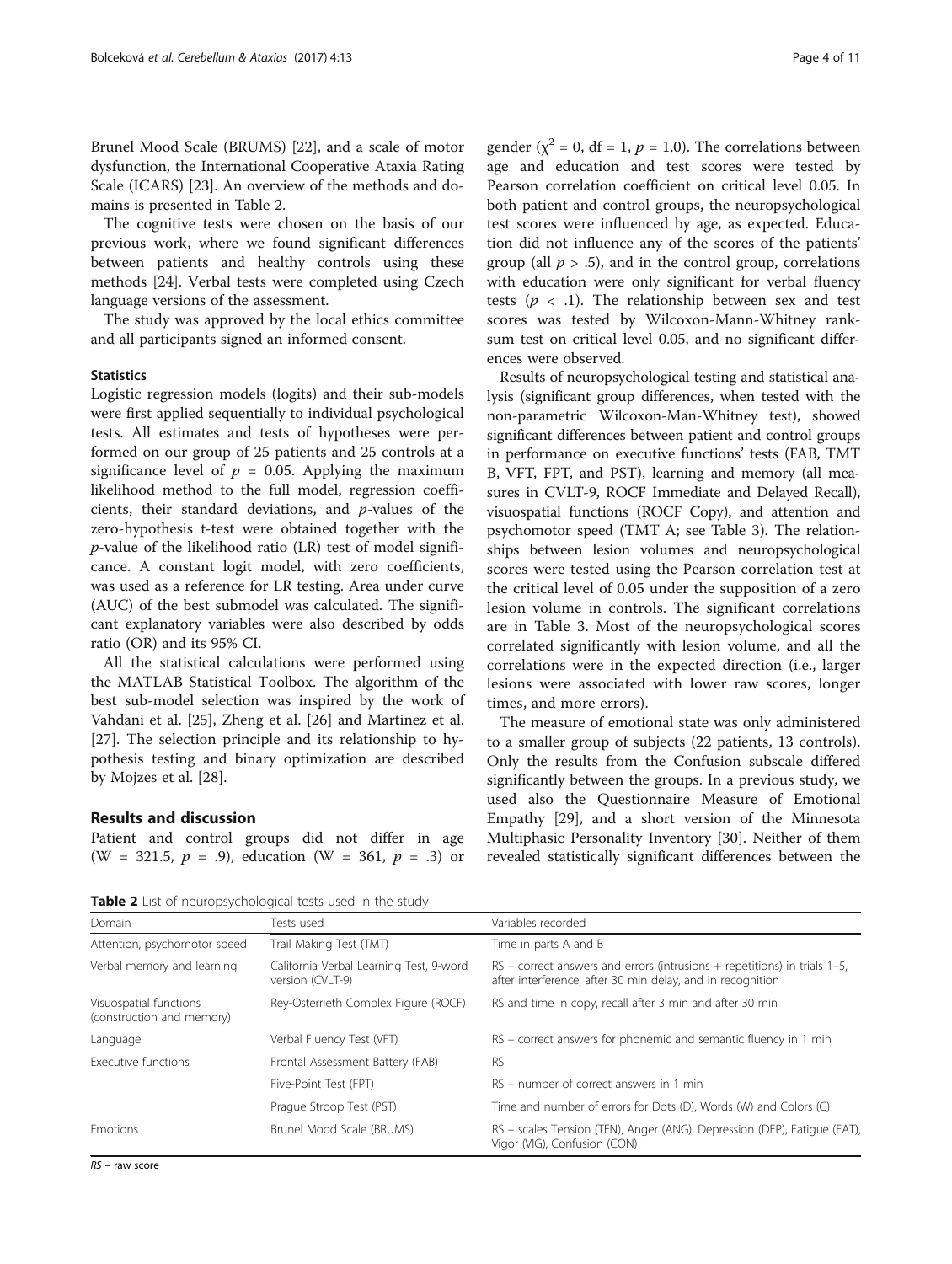<span id="page-4-0"></span>Table 3 Results of neuropsychological tests

| Method                    |                    |           | $m$ (sd)      |              | <b>WMW</b>     | Correlation with | Correlation |
|---------------------------|--------------------|-----------|---------------|--------------|----------------|------------------|-------------|
|                           |                    |           | Patients      | Control      | $\overline{p}$ | lesion volume    | with ICARS  |
| <b>TMT</b>                | A                  | Time (s)  | 74.4 (53.0)   | 40.2 (15.5)  | .003           | $0.70***$        | $0.71***$   |
|                           | B                  | Time (s)  | 200.7 (135.3) | 77.1 (30.7)  | .005           | $0.51***$        | $0.53*$     |
|                           | Interference       | B/A       | 2.50(1.02)    | 1.95(0.51)   | ns             | ns               | ns          |
| CVLT-9                    | Trials $1-5$       | Correct   | 31.6 (6.82)   | 37.1 (5.96)  | .006           | $-0.44**$        | ns          |
|                           |                    | Errors    | 3.92(7.47)    | 0.04(0.20)   | < .0001        | ns               | ns          |
|                           | Short delay recall | Correct   | 11.0(4.60)    | 14.7 (3.25)  | .003           | $-0.47***$       | ns          |
|                           |                    | Errors    | 1.68(2.50)    | 0.44(0.12)   | .01            | ns               | ns          |
|                           | Long delay recall  | Correct   | 10.6 (4.85)   | 14.8 (3.46)  | .002           | $-0.50***$       | ns          |
|                           |                    | Errors    | 1.76 (1.96)   | 0.36(0.70)   | .002           | $0.50***$        | ns          |
|                           | Recognition        | Correct   | 8.08(1.41)    | 8.92 (0.28)  | .003           | ns               | ns          |
|                           |                    | Errors    | 1.52(1.90)    | 0.20(0.41)   | .0007          | $0.40**$         | ns          |
| <b>ROCF</b>               | Copy               | <b>RS</b> | 29.6 (7.44)   | 34.4 (2.12)  | .009           | $-0.45**$        | ns          |
|                           |                    | Time (s)  | 217.7 (107.6) | 157.0 (37.9) | .06            | $0.39**$         | ns          |
|                           | Short delay recall | RS        | 16.7 (6.95)   | 20.6 (6.34)  | .04            | $-0.45***$       | $-0.64**$   |
|                           |                    | Time (s)  | 147.7 (70.74) | 128.5 (47.2) | ns             | ns               | ns          |
|                           | Long delay recall  | <b>RS</b> | 17.0 (7.31)   | 20.6 (5.76)  | .04            | $-0.42**$        | $-0.60*$    |
|                           |                    | Time (s)  | 98.3 (46.0)   | 95.9 (26.8)  | ns             | ns               | ns          |
| VFT                       | Phonemic           | <b>RS</b> | 30.6 (14.3)   | 46.4 (11.2)  | .0002          | $-0.51***$       | $-0.64*$    |
|                           | Semantic           | <b>RS</b> | 17.2 (7.79)   | 24.0 (6.85)  | .01            | $-0.45**$        | ns          |
| <b>FPT</b>                |                    | <b>RS</b> | 6.84(3.68)    | 8.32 (3.24)  | 0.06           | $-0.34*$         | $-0.60*$    |
| FAB                       |                    | <b>RS</b> | 14.8 (2.71)   | 17.0 (1.08)  | .004           | $-0.52***$       | $-0.52*$    |
| PST                       | Dots               | Time (s)  | 17.0 (5.60)   | 12.8 (2.81)  | .0007          | $0.45***$        | ns          |
|                           |                    | Errors    | 0.24(0.52)    | 0.00(0.00)   | .02            | $0.50***$        | $0.52*$     |
|                           | Words              | Time (s)  | 20.7 (7.49)   | 15.9 (4.03)  | .003           | $0.33*$          | ns          |
|                           |                    | Errors    | 0.16(0.62)    | 0.00(0.00)   | ns             | ns               | ns          |
|                           | Colors             | Time (s)  | 37.7 (23.1)   | 29.0 (11.4)  | ns             | ns               | ns          |
|                           |                    | Errors    | 1.32(1.52)    | 0.48(0.71)   | .05            | $0.46***$        | ns          |
|                           | Interference       | C/D       | 2.21(1.04)    | 2.26(0.71)   | ns             | ns               | ns          |
| <b>BRUMS</b> <sup>a</sup> | Anger              | <b>RS</b> | 2.68(3.64)    | 1.46(1.45)   | ns             | ns               | ns          |
|                           | Confusion          | <b>RS</b> | 3.91 (3.37)   | 1.69(2.43)   | .03            | ns               | ns          |
|                           | Depression         | <b>RS</b> | 2.00(3.09)    | 1.92(2.10)   | ns             | ns               | ns          |
|                           | Fatigue            | <b>RS</b> | 5.14 (3.94)   | 4.62 (3.97)  | ns             | ns               | ns          |
|                           | Tension            | <b>RS</b> | 2.64(2.61)    | 2.46(2.30)   | ns             | ns               | ns          |
|                           | Vigor              | <b>RS</b> | 6.27(4.42)    | 6.31(2.95)   | ns             | $-0.50*$         | ns          |

 ${}^{a}N = 22$  patients +13 control subjects

 $*p < .05, *p < .01, **p < .0001$ 

ns = not significant

m – mean, sd – standard deviation, RS – raw score, WMW – Wilcoxon-Mann-Whitney test, TMT – Trail Making Test, CVLT-9 – California Verbal Learning Test, 9word version, ROCF – Rey-Osterrieth Complex Figure, VFT – Verbal Fluency Test, FAB – Frontal Assessment Battery, FPT – Five-Point Test, PST – Prague Stroop Test, BRUMS – Brunel Mood Scale, ICARS – International Cooperative Ataxia Rating Scale

groups. We may view these negative results as a consequence of impaired understanding of one's emotional state after cerebellar damage. The patients often exhibited emotional changes, but were not aware of them, and did not report them. The higher scores on the

confusion scale of BRUMS may reflect this. We suggest that informant-based questionnaires would be more adequate measures of emotional changes in CCAS.

The ICARS was applied only to the patients group. Motor deficits were generally quite mild. Mean scores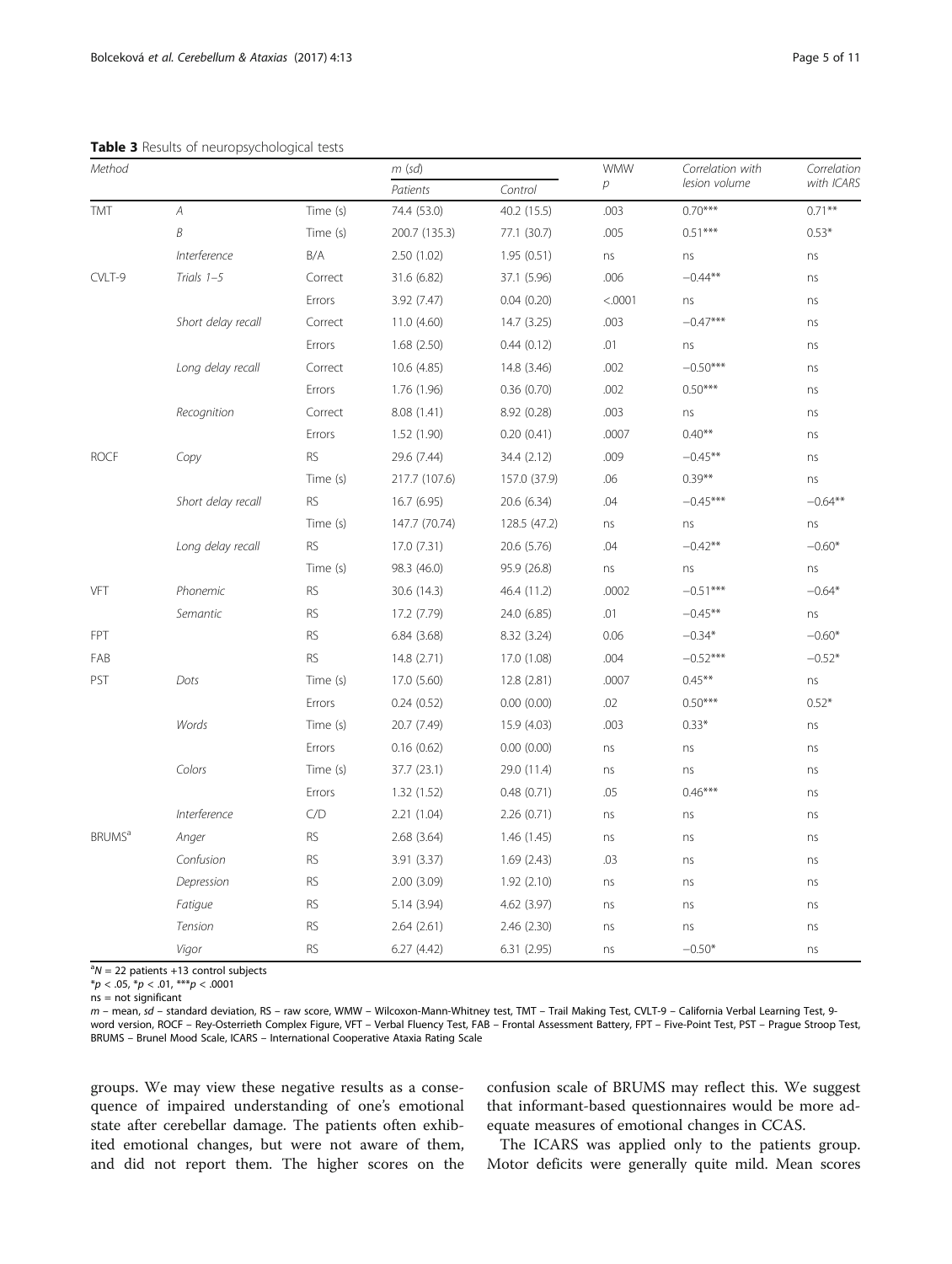and standard deviations were as follows: Posture and Gait Disturbances 5.06 (5.63), Kinetic Function 4.81 (4.13), Speech Disorders 0.69 (1.08), Oculomotor Disorders 1.50 (1.46), and Total Score 12.06 (9.68).

We studied the relationships between ICARS scores and the scores of the other tests using the Pearson correlation coefficient. The statistically significant dependencies are reported in Table [3](#page-4-0) and Additional file [1](#page-8-0) Table S1 as correlation coefficients and corresponding pvalues. We found statistically significant correlations of ICARS Total score with TMT (i.e., higher ICARS score correlated with longer time on both parts), ROCF delayed scores, FAB, phonemic VF, and FPT (i.e., higher ICARS score correlated with lower scores). Higher ICARS scores were also associated with higher number of errors on the PST D. Correlations of ICARS subscores (Posture/Gait Disorders, Kinetic Function Disorders, Speech Disorders, and Oculomotor disorders) are displayed in the Additional file [1](#page-8-0) Table S1. The highest and most significant correlations were found with the Speech Disorders subscale. This suggests that neuropsychological test results cannot be separated from motor dysfunction, and dysarthria and other speech impairments may considerably influence the scores. However, these results should be confirmed on a larger sample.

The results of separate logistic modeling are presented in Table [4](#page-6-0), where the regression coefficients can be seen to be rarely significant. That is why we reduced the number of explanatory variables to obtain the best submodels, which were specified to guarantee two conditions: all coefficients are significant and the p-value of LR test was the smallest possible. The optimal submodels are also presented in Tab. 4 and consist of two explanatory variables at most, and significantly differ from the constant model. Of course, all individual submodels were better than adequate full models with regard to the p-values on the LR test.

The same estimations were performed for a complete battery of tests using 30 explanatory variables in the full model. Unfortunately, the data in this case was linearly separable, which prevented statistical analysis. However, there was a best sub-model and it includes only three explanatory variables. The properties of complete condensed model are presented in Table [5](#page-7-0). The complete condensed model has the lowest  $p$ -value on the LR test and therefore, it was better than any individual sub-model.

The leave-one-out strategy of cross-validation was used for the verification of all sub-models. This procedure consists of the application of logistic regression to all data samples except one. The excluded sample is used for the calculation of its output signal. After all exclusions, the output signals were tested using Wilcoxon-Mann-Whitney rank-sum test on critical level 0.05. The corresponding p-values of output differences between

patients and control group were all significant and ranged from 0.01 to 0.0002. It can be seen that the outputs of all optimal sub-models significantly differentiate patients from controls.

Figure [2](#page-7-0) illustrates the distribution of healthy control subjects and patients with cerebellar damage according to the best model. The groups were well separated from each other. We also performed receiver operating characteristics (ROC) analysis which resulted in an area under curve (AUC) of 0.99 for the best model.

These results suggest that the presented logit model provides very good predictive value for CCAS. The probability of CCAS would be given by the equation:

logit (y) =  $-14.448 + 0.397*EDU + 5.821*CVLT1-5_error$ +0.452\*PST\_D

where y is the probability of CCAS. A convenient table for computing the probability is provided as Electronic Supplementary Material.

Additionally, post-estimation analysis of model sensitivities and specificities was performed using leave-oneout cross-validation scheme for various model orders of fixed explanatory variables. The results are displayed in Table [6](#page-8-0) as experimental sensitivities and specificities, i.e. point estimates of adequate probabilities and their corresponding 95% CI. The out of sample diagnostics of these models demonstrate their relatively limited predictive abilities. The best prediction result is obtained with a submodel with CVLT-9 predictors rather than the full model with all predictors. Since the models are statistically significant, their significance can indicate the existence of certain causality. However, they might only provide some supporting information during a diagnostic process rather than absolute predictability.

Similar to other cognitive impairments, there is no consensus about a single neuropsychological test battery suitable for CCAS, which has resulted in different tests being used at different research centers. Our battery was specifically designed to assess the principal domains affected in CCAS patients, executive functions, visuospatial functions and memory, personality changes, and language [[2\]](#page-9-0).

Cerebellar involvement in explicit memory has been shown in several studies [\[31](#page-9-0)–[34\]](#page-10-0). We chose the CVLT-9, a test of verbal memory, for its relatively low difficulty, since it uses only nine words, as well as for its use of category cues. Cerebellar involvement in executive functions is well established [[35\]](#page-10-0), therefore we included more measures of this domain: FAB for a general level, TMT B for set-shifting, PST for interference, fluency tests (verbal and design) for planning, innitiation, flexibility, and perseveration. Visuospatial domain deficits in cerebellar patients were found by Molinari et al. [\[36](#page-10-0)]. In our study, visuoconstruction was assessed with the ROCF. For language assessment, verbal fluency tests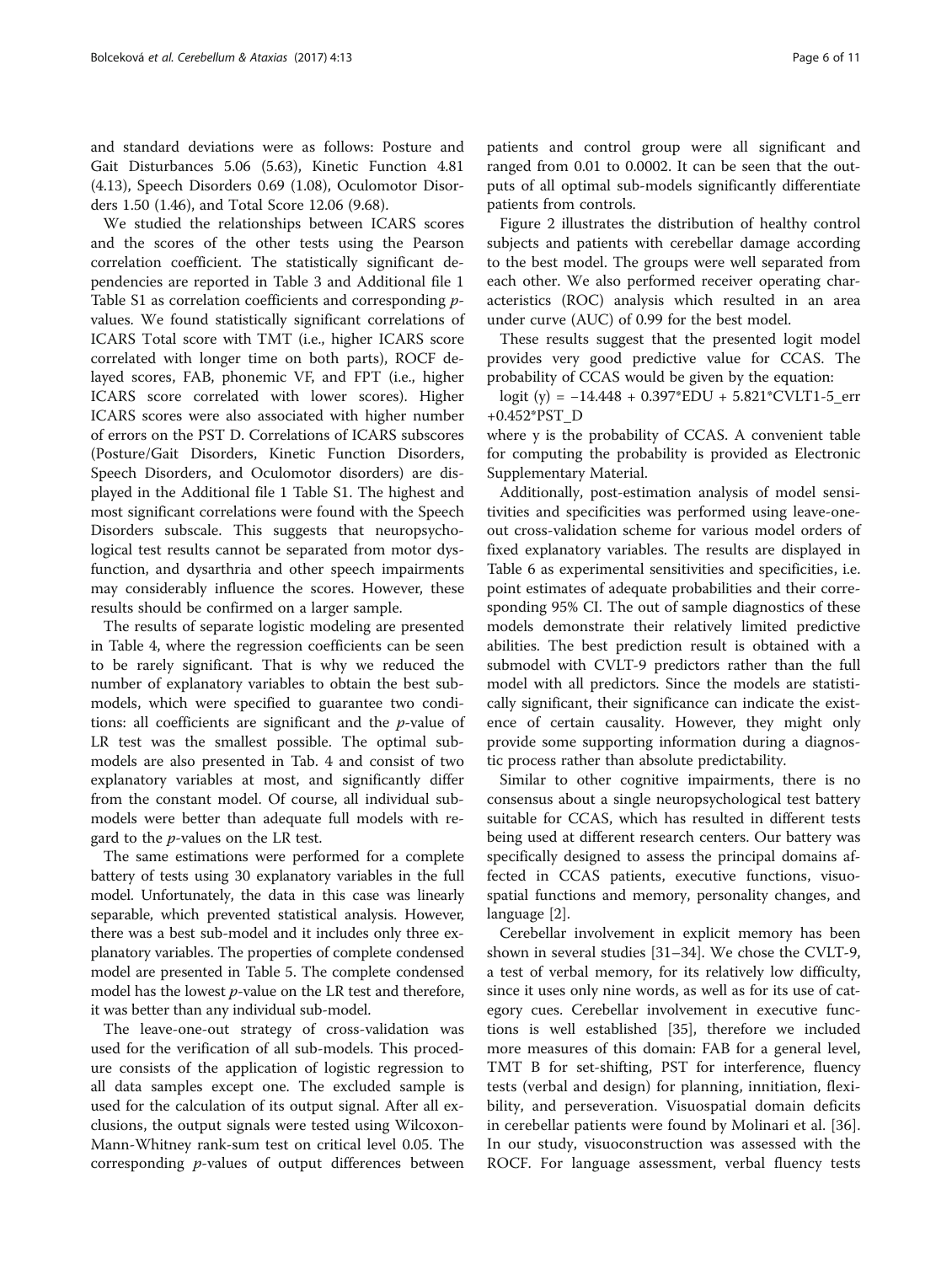<span id="page-6-0"></span>

|                      | Full model       |            | Sub-model        |            |                      |
|----------------------|------------------|------------|------------------|------------|----------------------|
| Explanatory variable | Coefficient (sd) | $p$ -value | Coefficient (sd) | $p$ -value | OR [95% CI]          |
| const                | 13.736 (6.867)   | 0.0455     | 8.064 (3.461)    | 0.0198     |                      |
| Gender               | $-1.307(0.946)$  | 0.1674     |                  |            |                      |
| Age                  | $-0.045(0.024)$  | 0.0672     |                  |            |                      |
| Education            | 0.111(0.143)     | 0.4364     |                  |            |                      |
| ROCF copy RS         | $-0.444(0.199)$  | 0.0255     | $-0.246(0.103)$  | 0.0166     | 0.782 [0.639; 0.957] |
| ROCF copy time       | 0.010(0.006)     | 0.1042     |                  |            |                      |
| ROCF recall 3 RS     | $-0.173(0.196)$  | 0.3787     |                  |            |                      |
| ROCF recall 3 time   | 0.013(0.009)     | 0.1525     |                  |            |                      |
| ROCF recall 30 RS    | 0.176(0.204)     | 0.3902     |                  |            |                      |
| ROCF recall 30 time  | $-0.010(0.015)$  | 0.4786     |                  |            |                      |
|                      | LR test          | 0.0070     | LR test          | 0.0011     |                      |
| const                | $-0.984(2.187)$  | 0.6527     | $-1.877(0.814)$  | 0.0211     |                      |
| Gender               | $-0.378(0.826)$  | 0.6475     |                  |            |                      |
| Age                  | $-0.050(0.024)$  | 0.0392     |                  |            |                      |
| Education            | 0.044(0.114)     | 0.7016     |                  |            |                      |

Table 4 Individual neuropsychological

| ROCF recall 30 time       | $-0.010(0.015)$ | 0.4786                |                 |                       |                      |
|---------------------------|-----------------|-----------------------|-----------------|-----------------------|----------------------|
|                           | LR test         | 0.0070                | LR test         | 0.0011                |                      |
| const                     | $-0.984(2.187)$ | 0.6527                | $-1.877(0.814)$ | 0.0211                |                      |
| Gender                    | $-0.378(0.826)$ | 0.6475                |                 |                       |                      |
| Age                       | $-0.050(0.024)$ | 0.0392                |                 |                       |                      |
| Education                 | 0.044(0.114)    | 0.7016                |                 |                       |                      |
| TMT A                     | 0.026(0.029)    | 0.3613                |                 |                       |                      |
| TMT B                     | 0.020(0.013)    | 0.1271                | 0.018(0.009)    | 0.0332                | 1.018 [1.001; 1.035] |
|                           | LR test         | 0.0017                | LR test         | 0.0002                |                      |
| const                     | 1.219 (12.619)  | 0.9230                | $-2.111(0.624)$ | 0.0007                |                      |
| Gender                    | $-0.443(1.475)$ | 0.7639                |                 |                       |                      |
| Age                       | $-0.018(0.046)$ | 0.6912                |                 |                       |                      |
| Education                 | 0.079(0.213)    | 0.7104                |                 |                       |                      |
| CVLT-9 1-5                | $-0.143(0.262)$ | 0.5855                |                 |                       |                      |
| CVLT-9 1-5 errors         | 3.591 (1.943)   | 0.0646                | 3.423 (1.242)   | 0.0058                | 30.66 [2.688; 349.8] |
| CVLT-9 short delay        | $-0.552(0.598)$ | 0.3561                |                 |                       |                      |
| CVLT-9 short delay errors | $-1.005(1.033)$ | 0.3303                |                 |                       |                      |
| CVLT-9 long delay         | 0.786(0.794)    | 0.3224                |                 |                       |                      |
| CVLT-9 long delay errors  | 0.335(1.349)    | 0.8040                |                 |                       |                      |
| CVLT-9 recognition        | $-0.188(1.176)$ | 0.8733                |                 |                       |                      |
| CVLT-9 recognition errors | 1.941 (1.073)   | 0.0706                | 1.280 (0.637)   | 0.0444                | 3.597 [1.032; 12.54] |
|                           | LR test         | $7.32 \times 10^{-6}$ | LR test         | $1.73 \times 10^{-9}$ |                      |
| const                     | 5.282 (2.708)   | 0.0511                | 3.562 (1.151)   | 0.0020                |                      |
| Gender                    | $-0.945(0.923)$ | 0.3059                |                 |                       |                      |
| Age                       | $-0.037(0.025)$ | 0.1446                |                 |                       |                      |
| Education                 | 0.139(0.128)    | 0.2792                |                 |                       |                      |
| <b>FPT</b>                | 0.085(0.143)    | 0.5520                |                 |                       |                      |
| VFT - phonemic            | $-0.124(0.051)$ | 0.0139                | $-0.091(0.027)$ | 0.0009                | 0.913 [0.866; 0.963] |
| VFT - category            | $-0.022(0.072)$ | 0.7653                |                 |                       |                      |
|                           | LR test         | 0.0025                | LR test         | 0.0001                |                      |
| const                     | $-3.245(5.694)$ | 0.5687                | $-4.031(1.535)$ | 0.0086                |                      |
| Gender                    | $-0.265(0.868)$ | 0.7606                |                 |                       |                      |
| Age                       | $-0.039(0.026)$ | 0.1450                |                 |                       |                      |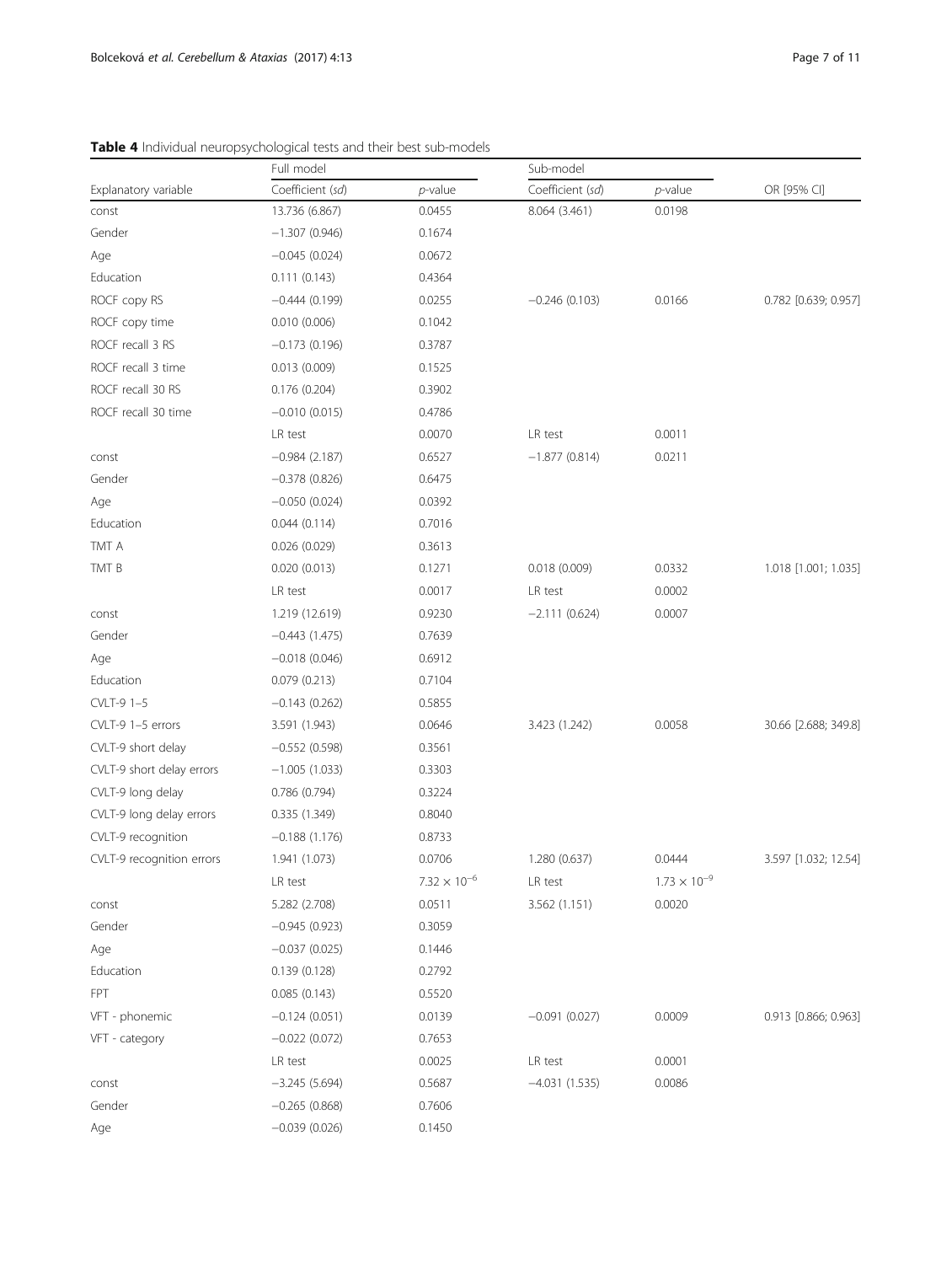| Education        | $-0.010(0.127)$     | 0.9383 |                 |        |                      |
|------------------|---------------------|--------|-----------------|--------|----------------------|
| PST D time       | 0.614(0.515)        | 0.2338 | 0.282(0.110)    | 0.0102 | 1.326 [1.069; 1.645] |
| PST D errors     | 24.000 (32,414.005) | 0.9994 |                 |        |                      |
| PST W time       | $-0.221(0.221)$     | 0.3170 |                 |        |                      |
| PST W errors     | 13.982 (4072.457)   | 0.9973 |                 |        |                      |
| PST C time       | $-0.065(0.197)$     | 0.7425 |                 |        |                      |
| PST C errors     | 0.378(0.480)        | 0.4311 |                 |        |                      |
| PST interference | 0.966(2.826)        | 0.7324 |                 |        |                      |
|                  | LR test             | 0.0185 | LR test         | 0.0007 |                      |
| const            | 14.198 (4.887)      | 0.0037 | 9.256 (3.368)   | 0.0060 |                      |
| Gender           | $-0.101(0.776)$     | 0.8964 |                 |        |                      |
| Age              | $-0.041(0.023)$     | 0.0728 |                 |        |                      |
| Education        | 0.039(0.109)        | 0.7166 |                 |        |                      |
| FAB              | $-0.774(0.259)$     | 0.0028 | $-0.572(0.203)$ | 0.0049 | 0.564 [0.379; 0.840] |
|                  | LR test             | 0.0022 | LR test         | 0.0003 |                      |

<span id="page-7-0"></span>Table 4 Individual neuropsychological tests and their best sub-models (Continued)

Adequate parameter estimates (coefficients), their standard deviation, and p-values of the t-test are included. sd - standard deviation, OR - odds ratio, CI confidence interval, LR – likelihood ratio, const – constant value, RS – raw score, ROCF – Rey-Osterrieth Complex Figure, TMT – Trail Making Test, CVLT-9 – California Verbal Learning Test, 9-word version, FPT – Five-Point Test, VFT – Verbal Fluency Test, PST – Prague Stroop Test, FAB – Frontal Assessment Battery

were used. They combine language skills with an executive component and therefore are sensitive to a broad range of neurological damage. Attention and psychomotor speed are closely associated with the cerebellum [[37, 38\]](#page-10-0); we used the TMT A, simple color naming on the PST, and time on the ROCF drawing test, to assess them.

Our results are in accordance with other studies in terms of cognitive deficits following cerebellar damage [[11\]](#page-9-0). In an earlier study involving neuropsychological deficits in patients with cerebellar lesions, we found that changes in executive functions are the most pronounced, followed by visuospatial and construction impairment, whereas attention, learning and memory were less impaired [\[24](#page-9-0)].

In the present study, we attempted to identify a short battery of tests that would be sensitive to CCAS. The model suggested by logistic regression analysis is based

Table 5 The best sub-model of complete test battery

|                                               | Sub-model        |                        |                       |
|-----------------------------------------------|------------------|------------------------|-----------------------|
| Explanatory variable Coefficient (sd) p-value |                  |                        | OR [95% CI]           |
| const                                         | $-14.448(5.247)$ | 0.0059                 |                       |
| Fducation                                     | 0.397(0.202)     | 0.0493                 | 1.487 [1.001; 2.210]  |
| CVLT-9 1-5 errors                             | 5.821 (2.022)    | 0.0040                 | 337.3 [6.410: 17.750] |
| PST D time                                    | 0.452(0.155)     | 0.0035                 | 1.571 [1.160; 2.129]  |
|                                               | I R test         | $6.81 \times 10^{-10}$ |                       |

sd – standard deviation, OR – odds ratio, CI – confidence interval, LR – likelihood ratio, const – constant value, CVLT-9 – California Verbal Learning Test, 9-word version, PST D – Prague Stroop Test (Dots)

on the subjects' education, the number of errors (intrusions and repetitions) on the CVLT-9 and time on the PST D. Both the number of CVLT-9 errors and the time on the PST D have a statistically significant positive correlation with the probability of CCAS. Level of education was a compensatory variable for the higher scores of patients with higher levels of education.



Fig. 2 Boxplot of the distribution of control subjects and patients according to the best logit model. The value on y-axis represents the logit of the model. Ends of the whiskers represent 1.5 interquartile ranges (IQR)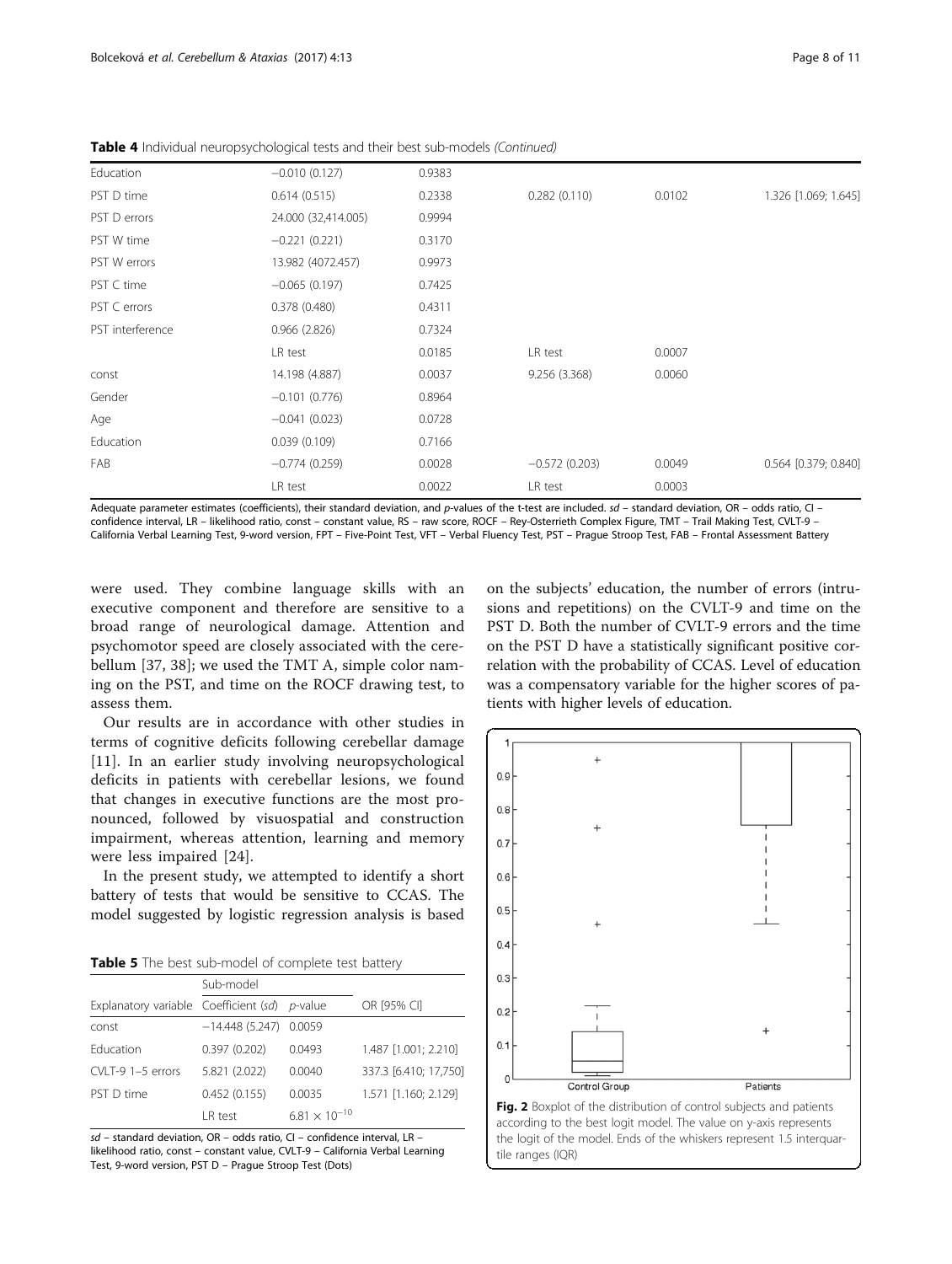<span id="page-8-0"></span>Table 6 Post-estimation analysis of sub-models

| Model       | Sensitivity [95% CI] | Specificity [95% CI] |
|-------------|----------------------|----------------------|
| <b>ROCF</b> | 65.00 [58;72]        | 60.00 [46;74]        |
| <b>TMT</b>  | 72.73 [60;84]        | 67.84 [54;80]        |
| CVLT-9      | 80.05 [70;92]        | 72.41 [60;84]        |
| VF          | 76.19 [64;88]        | 68.97 [56;82]        |
| FAB         | 69.57 [56;82]        | 66.67 [54;80]        |
| Full        | 75.00 [62;86]        | 73.08 [60;84]        |

CI – confidence interval, ROCF – Rey-Osterrieth Complex Figure, TMT – Trail Making Test, CVLT-9 – California Verbal Learning Test, 9-word version, VFT – Verbal Fluency Test, FAB – Frontal Assessment Battery

The fact that a greater weight was given to the number of CVLT-9 errors might seem surprising. Cerebellar involvement in explicit memory, which corresponds to verbal learning tasks, has not been consistently shown [[39](#page-10-0)–[43](#page-10-0)], although some authors have suggested its involvement in retrieval through connections with prefrontal regions [[31, 32\]](#page-9-0). In our patients, memory was clearly involved, both immediate and delayed, in both verbal (CVLT-9) and visual modalities (ROCF). Our logistic model, however, did not consider the most common measure, i.e. the number of recalled words, but instead used the number of errors. We consistently found more intrusions and repetitions in our subjects with cerebellar damage. We think that this feature is consistent with the "dysmetria of thought" hypothesis [\[44\]](#page-10-0). The patients are not able to restrict their answers to the correct ones and make mistakes. This concept is supported by Cabeza and St Jacques [\[33\]](#page-10-0), who have suggested that the cerebellum is involved in generating 'candidate responses' during retrieval, and damage to this structure could lead to distorted responses.

The second value in our logit model is represented by time spent on simple color naming (Dots) on the PST. Cerebellar involvement in psychomotor speed is well known [\[37](#page-10-0), [38, 45](#page-10-0)]. Early on, Schmahmann [[46\]](#page-10-0), who is credited with describing CCAS, recognized the speed component in CCAS: he noted that the cerebellum regulates speed, consistency, and appropriateness of cognitive processes. In our model, color naming time was preferred over time on the TMT A, which also requires involvement of motor cortex structures [\[47](#page-10-0)]. It could also be that motor impairments were more variable in our patients and verbal naming speed was a more reliable factor.

### Limitations

Our study has two main limitations. First, the relatively small sample size, which means that the groups are not necessarily representative of the population. To obtain the most valid comparison and instead of using normative test data, we enrolled healthy control subjects that

were paired on the recorded demographic variables (gender, age, and education) and all were Caucasian as well as being right-handed. From a statistical point of view, the small sample size could have caused biased values in the parameters of the proposed models. Other factors could have also influenced the scores, such as the subjects' personality and emotional state, medication, or situation variables. The patients were assessed in different hospitals and as such the conditions were not completely the same; however, a quiet, separate room was always available for the examinations.

Secondly, we only assessed patients with circumscribed lesions of the cerebellum, which might be considered a design flaw. It would be interesting to assess the results of the proposed model on more diffuse cerebellar involvement. These could include other types of cerebellar damage (e.g., degenerative disorders or cerebellitis) or other neurological conditions. Therefore, we can deem our results as a proof of concept, which now needs to be validated in a larger group.

#### Conclusions

The presented data suggest that a condensed battery of neuropsychological tests can be used to detect CCAS. Such a battery would be helpful in both research and clinical settings. The battery we suggest consists of only two tests: the CVLT-9 and PST. However, further research is needed to confirm our results. The proposed methods require about 5 min to administer. We suggest administration start with CVLT-9 (5 trials) followed by the PST. After entering the results into the equation (see Results Section and Supplementary Excel file), the probability of CCAS can be estimated. In a simplified interpretation, results greater than 0.5 indicate CCAS.

Assessment of CCAS offers an opportunity to educate patients and caregivers regarding potential issues related to the patient's efficiency of problemsolving, speed of thinking, and tendencies toward certain types of errors. Possible affective changes should also be discussed. Once CCAS has been identified, cognitive rehabilitation or neuropsychotherapy can then be recommended.

# Additional file

[Additional file 1: Table S1.](dx.doi.org/10.1186/s40673-017-0071-9) Statistically significant correlation of neuropsychological test scores with ICARS. Pearson correlation coefficients and corresponding p-values are reported. ICARS – International Cooperative Ataxia Rating Scale, TMT – Trail Making Test, CVLT-9 – California Verbal Learning Test, 9-word version, ROCF – Rey-Osterrieth Complex Figure, VFT – Verbal Fluency Test, FAB – Frontal Assessment Battery, FPT – Five-Point Test, PST – Prague Stroop Test, BRUMS – Brunel Mood Scale, RS – raw score. (DOCX 8 kb)

#### Abbreviations

AUC: Area under curve; BRUMS: Brunel mood scale; CCAS: Cerebellar cognitive affective syndrome; CVLT-9: California verbal learning test, 9-word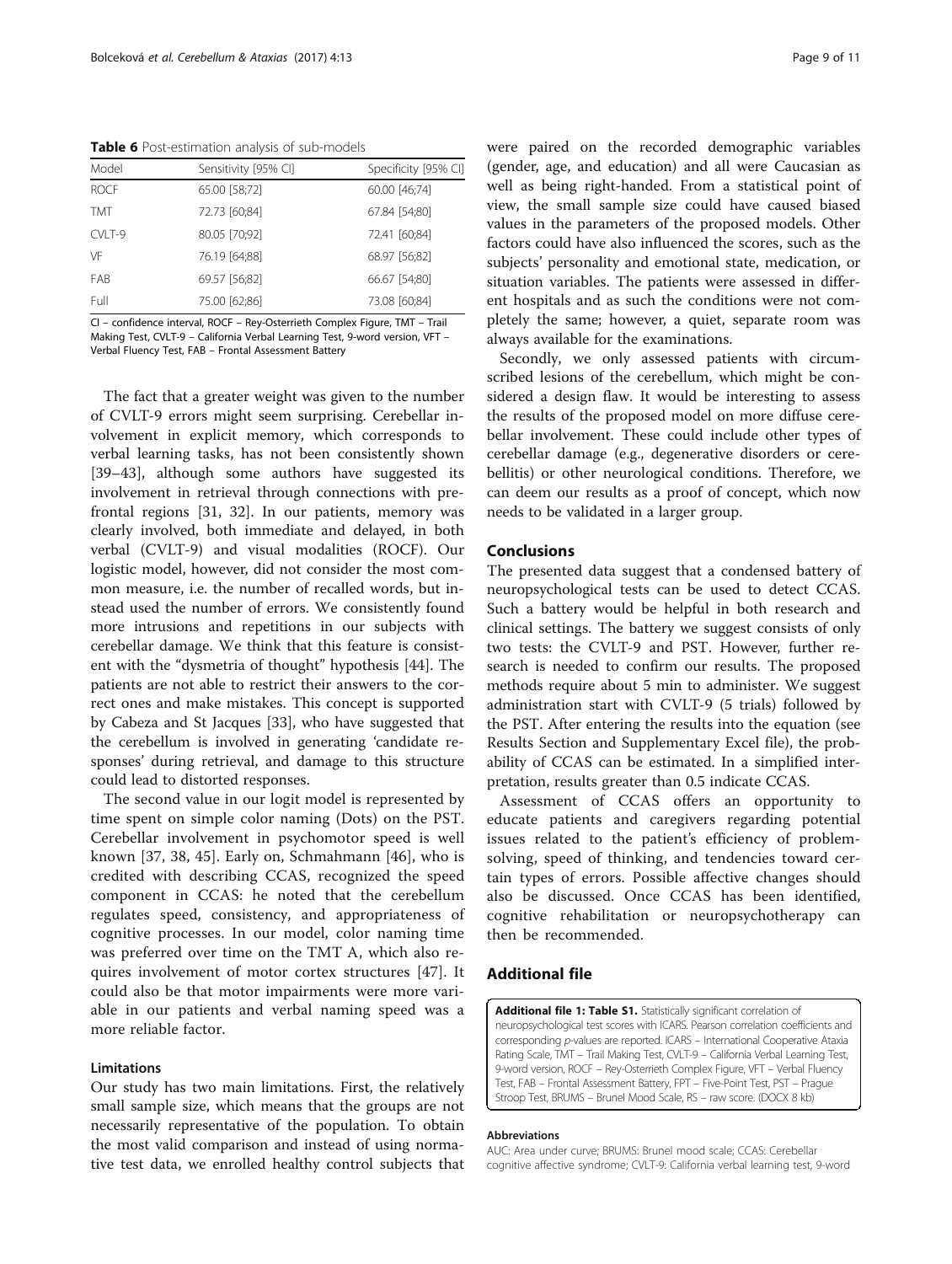<span id="page-9-0"></span>version; FAB: Frontal assessment battery; FPT: Five-point test; ICARS: International cooperative ataxia rating scale; LR: Likelihood ratio; OR: Odds ratio; PST: Prague Stroop test; ROCF: Rey-Osterrieth complex figure; RS: Raw score; TMT: Trail making test; VFT: Verbal fluency test

#### Acknowledgements

The authors wish to thank Jiří Keller, MD (Na Homolce Hospital, Department of Radiology, Prague, Czech Republic) for providing MRI services, and Thomas Secrest for revisions on the English version of this article.

#### Funding

Progres Q27/LF1 (Charles University, Prague) – support of work of E. Bolceková and R. Rusina, SGS17/196/OHK4/3T/14 (Czech Technical University, Prague) – support of work of M. Mojzeš, Q. Van Tran, and J. Kukal, IGAMZCR12253–5 (Ministry of Health of the Czech Republic) – support of work of S. Ostrý, and funding of the publication charges.

#### Availability of data and materials

Please contact author for data requests.

#### Authors' contributions

EB participated in the study design and coordination, performed the neuropsychological examinations and drafted the manuscript. PK conceived of the study, and participated in its design. MM, QVT and JK performed the statistical analysis. SO evaluated the imaging data. RR contributed significantly to the draft and carried out neurological examinations. All authors read and approved the final manuscript.

#### Ethics approval and consent to participate

This study was approved by the Ethics Committee of the Institute for Clinical and Experimental Medicine and Thomayer Hospital n. 645/13 (A 13–04-02).

#### Consent for publication

All participants signed an informed consent with anonymous publication of their data.

#### Competing interests

The authors declare that they have no competing interests.

#### Publisher's Note

Springer Nature remains neutral with regard to jurisdictional claims in published maps and institutional affiliations.

#### Author details

<sup>1</sup>Department of Neurology and Centre of Clinical Neuroscience, First Faculty of Medicine, Charles University and General University Hospital in Prague, Prague, Czech Republic. <sup>2</sup> Faculty of Nuclear Sciences and Physical Engineering, Czech Technical University, Prague, Czech Republic. <sup>3</sup>Department of Neurology, Hospital České Budějovice, a.s., České Budějovice, Czech Republic. <sup>4</sup> Department of Neurosurgery and Neurooncology, First Faculty of Medicine, Charles University and Military University Hospital, Prague, Czech Republic. <sup>5</sup>Department of Psychology, Faculty of Arts, Charles University, Prague, Czech Republic. <sup>6</sup>Department of Neurology, Thomayer Hospital, Prague, Czech Republic.

#### Received: 18 October 2016 Accepted: 17 July 2017 Published online: 28 July 2017

#### References

- 1. Leiner HC, Leiner AL, Dow RS. Does the cerebellum contribute to mental skills? Behav Neurosci. 1986;100:443–54.
- 2. Schmahmann JD, Sherman JC. The cerebellar cognitive affective syndrome. Brain. 1998;121:561–79.
- 3. Manto M, Mariën P. Schmahmann's syndrome-identification of the third cornerstone of clinical ataxiology. Cerebellum Ataxias. 2015;2:2.
- 4. O'Halloran CJ, Kinsella GJ, Storey E. The cerebellum and neuropsychological functioning: a critical review. J Clin Exp Neuropsychol. 2012;34:35–56.
- 5. Bellebaum C, Daum I. Cerebellar involvement in executive control. Cerebellum. 2007;6:184–92.
- 6. Gottwald B, Wilde B, Mihajlovic Z, Mehdorn HM. Evidence for distinct cognitive deficits after focal cerebellar lesions. J Neurol Neurosurg Psychiatry. 2004;75:1524–31.
- 7. De Smet HJ, Paquier P, Verhoeven J, Mariën P. The cerebellum: its role in language and related cognitive and affective functions. Brain Lang. 2013; 127:334-42.
- 8. Molinari M, Leggio MG. Cerebellar information processing and visuospatial functions. Cerebellum. 2007;6:214–20.
- 9. Schutter DJLG, Van Honk J. The cerebellum on the rise in human emotion. Cerebellum. 2005;4:290–4.
- 10. Mills NP, DelBello MP, Adler CM, Strakowski SM. MRI analysis of cerebellar vermal abnormalities in bipolar disorder. Am J Psychiat. 2005;162:1530–3.
- 11. Tedesco AM, Chiricozzi FR, Clausi S, Lupo M, Molinari M, Leggio MG. The cerebellar cognitive profile. Brain. 2011;134:3669–83.
- 12. Komaba Y, Osono E, Kitamura S, Katayama Y. Crossed cerebellocerebral diaschisis in patients with cerebellar stroke. Acta Neurol Scand. 2000;101:8–12.
- 13. Manes F, Villamil AR, Ameriso S, Roca M, Torralva T. "real life" executive deficits in patients with focal vascular lesions affecting the cerebellum. J Neurol Sci. 2009;283:95–8.
- 14. Reitan RM. Trail making test: manual for administration and scoring. South Tucson, AZ: Reitan Neuropsychology Laboratory; 1992.
- 15. Libon DJ, Mattson RE, Blosser G, Kaplan E, Malamut BL, Sands LP, Swenson R, Cloud BS. A nine-word dementia version of the California verbal learning test. Clin Neuropsychol. 1996;10:237–44.
- 16. Osterrieth PA. Le test de copie d'une figure complexe; contribution à l'étude de la perception et de la mémoire. Arch Psychol (Geneve). 1944;30: 206–356.
- 17. Tombaugh TN, Kozak J, Rees L. Normative data stratified by age and education for two measures of verbal fluency: FAS and animal naming. Arch Clin Neuropsychol. 1999;14:167–77.
- 18. Preiss M, Bartoš A, Cermáková R, Nondek M, Benešová M, Rodriguez M, Nikolai T. Neuropsychologická baterie Psychiatrického centra Praha. Klinické vyšetrení základních kognitivních funkcí. 3rd ed. Prague: PCP; 2012.
- 19. Dubois B, Slachevsky A, Litvan I, Pillon B. The FAB: a frontal assessment battery at bedside. Neurol. 2000;55:1621–6.
- 20. Regard M, Strauss E, Knapp P. Childrens' production on verbal and nonverbal fluency tasks. Percept Mot Skills. 1982;55(3):839–44.
- 21. Bezdíček O, Lukavský J, Štepánková H, Nikolai T, Axelrod BN, Michalec J, Kopeček M. The Prague Stroop test: normative standards in older Czech adults and discriminative validity for mild cognitive impairment in Parkinson's disease. J Clin Exp Neuropsyc. 2015;37:794–807.
- 22. Terry PC, Lane AM. User guide for the Brunel mood scale (BRUMS). Australia: University of Southern Queensland; 2003.
- 23. Trouillas P, Takayanagi T, Hallett M, Currier RD, Subramony SH, Wessel K, . Coutinho P. International cooperative ataxia rating scale for pharmacological assessment of the cerebellar syndrome. J Neurol Sci 1997;145:205-11.
- 24. Bolceková E, Fiala J, Rusina R, Kukal J, Buncová M, Ostrý S, et al. Zhoršení kognitivních funkcí a snížení perfuze v kontralaterálním frontálním laloku u pacientů s lézí mozečku [Cognitive Deficit And Contralateral Frontal Hypoperfusion In Patients With Cerebellar Lesions]. Cesk Slov Neurol N. 2012;75:595–601.
- 25. Vahdani B, Razavi F, Mousavi SM. A high performing meta-heuristic for training of support vector regression in performance forecasting of supply chain. Neural Comp Appli. 2016;27:2441–51.
- 26. Zheng T, Xie W, Xu LL, He XY, Zhang Y, You MR, Yang G, Chan Y. A machine learning-based framework to identify type 2 diabetes thorough electronic health records. Int J Med Info. 2017;97:120–7.
- 27. Martinez AM, Webb GI, Chen SL, Zaidi NA. Scalable learning of Bayesian network classifiers. J Mac Lear Res. 2016;17:44.
- 28. Mojzes M, Klimt M, Kukal J, Bukovsky I, Vrba J, Pitel J. Feature selection via competitive levy flights, in: proc. Int Joint Conf Neural Net (IJCNN). 2016: 3731–6.
- 29. Mehrabian A, Epstein N. A measure of emotional empathy. J Pers. 1972;40: 525–43.
- 30. Stančák A. Skrátená verzia MMPI/100. Bratislava: Psychodiagnostické a didaktické testy; 1989.
- 31. Desmond JE, Fiez JA. Neuroimaging studies of the cerebellum: language, learning and memory. Trends Cognit Sci. 1998;2:355–62.
- 32. Andreasen NC, O'Leary DS, Paradiso S, Cizadlo T, Arndt S, Watkins GL, et al. The cerebellum plays a role in conscious episodic memory retrieval. Hum Brain Mapp. 1999;8:226–34.